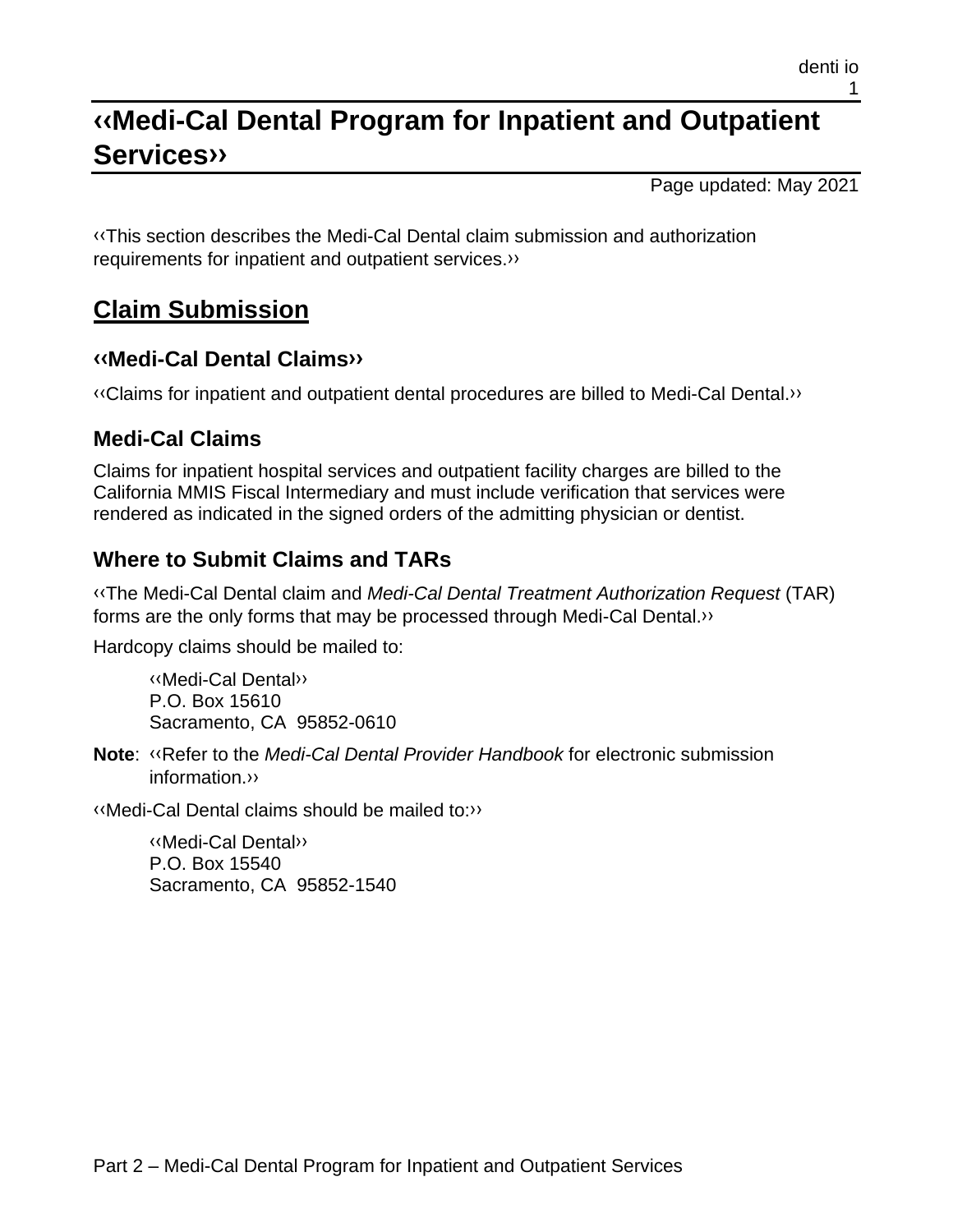### **Inpatient Dental Services**

#### **Medi-Cal Authorization**

When requesting authorization for inpatient hospital days for necessary dental procedures, providers should use either the Medi-Cal 50-1 *Treatment Authorization Request* (TAR) or the electronic TAR (eTAR). The 50-1 may be ordered from the Telephone Service Center (TSC) at 1-800-541-5555.

The 50-1 TAR must contain the following:

For hospitals reimbursed under diagnosis-related groups (DRG) payment methods: Sufficient documentation to justify the medical necessity for the inpatient stay.

For non-DRG reimbursed hospitals: Sufficient documentation to justify the medical necessity for each inpatient day requested.

The TAR must be submitted to the TAR Processing Center or through eTAR. The Medi-Cal field office is then responsible for reviewing the TAR and authorizing the admission or number of inpatient hospital days medically necessary to perform the dental procedure authorized by [‹‹M](#page-2-0)edi-Cal Dental[.››](#page-2-1)

**Note**: The Medi-Cal field office cannot authorize dental procedures.

### **Outpatient Dental Services**

#### **[‹‹M](#page-2-0)edi-Cal Dental Authorizatio[n››](#page-2-1)**

For outpatient procedures that require authorization, providers must submit the appropriate dental TAR (not the 50-1 TAR) and all required documentation to [‹‹M](#page-2-0)edi-Cal Dental[.››](#page-2-1)

Dental procedures that require authorization are listed in the [‹‹](#page-2-0)*Medi-Cal Dental Provider Handbook*[.››](#page-2-1)